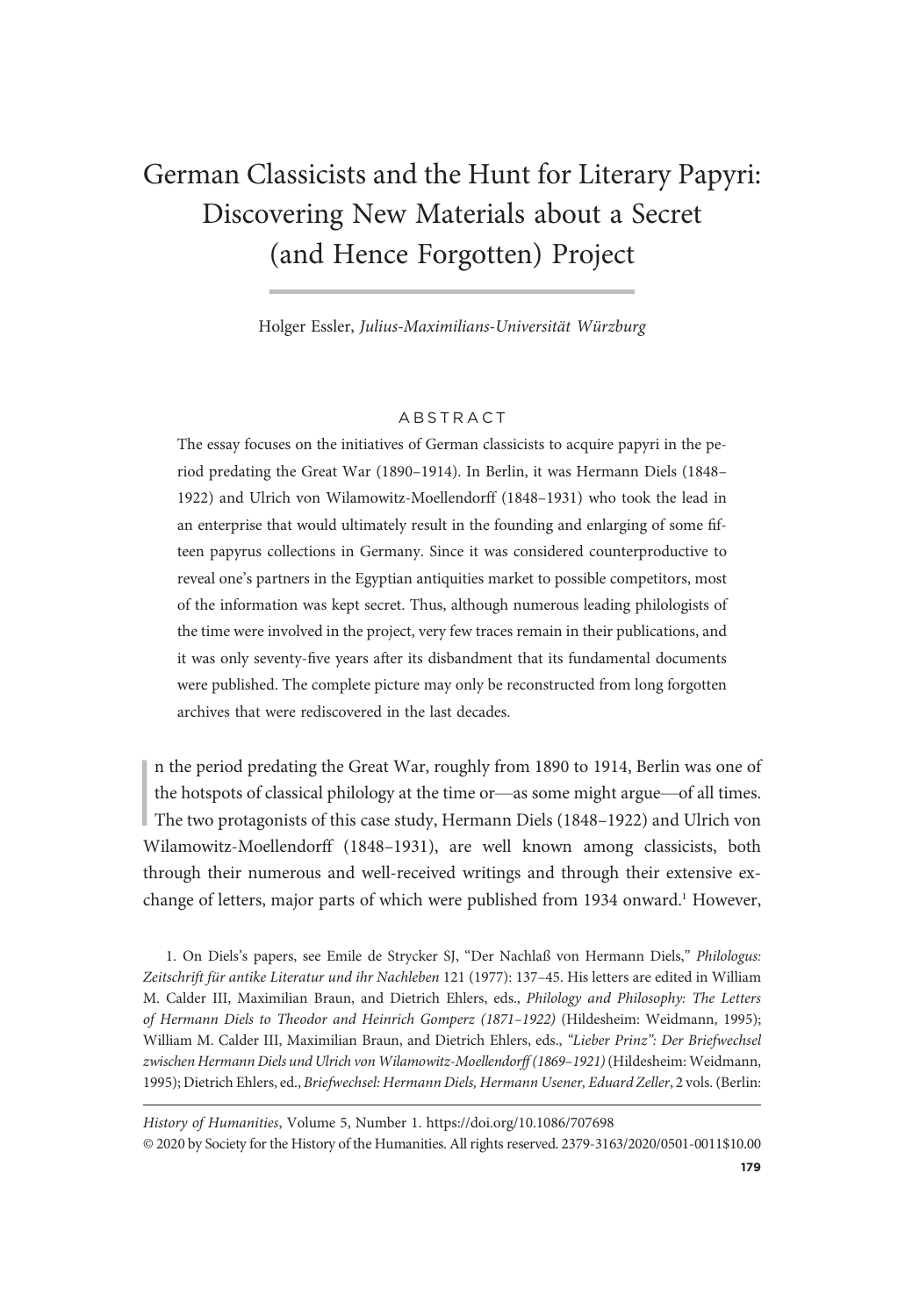in all these documents there is hardly a trace to be found of the leading role they played in the founding of an organization that was responsible for the emergence and expansion of around fifteen papyrus collections in Germany.2 The race for papyri reflects the German-English opposition of the time in the area of classics. It was triggered by the rediscovery in the 1890s of an increasing number of classical Greek texts. To describe the situation we may quote from the new edition of Herondas, published in 1891. Its editor, Frederic G. Kenyon (1863-1952), expresses the hope to discover new classical texts:<sup>3</sup>

It is not often that a literary discovery can restore to us, not merely a work or an author hitherto practically unknown, but a species of ancient literature of which no complete specimen has been extant within modern times. The text, however, which is here published, though not itself of first-class literary value, possesses this distinction; and it also serves to reinforce the growing hopes of a considerable extension of the field of known classical literature. Half a century ago scholars might reasonably have despaired of ever adding materially to the number of works of Greek authors already in their hands, and have resigned themselves to knowing the rest only in fragments and isolated quotations. The discoveries of recent years in Egypt have gone far to open up a brighter prospect, and to raise expectations which, it is much to be hoped, will not be disappointed.

In fact, Kenyon played a major role in publishing these new texts: Still in 1891, he published a papyrus containing Aristotle's Constitution of Athens. The book seems to have sold well and reached its third edition within a year. The year 1897 saw the return of Bacchylides, a contemporary of Pindar. Only a few verses of his works had survived in the medieval tradition, but Kenyon could present thirty-nine almost complete columns.<sup>4</sup> While contributing numerous monographs to the interpretation of the texts

Akademie-Verlag, 1992). A biography of Wilamowitz is in Robert L. Fowler, "Ulrich von Wilamowitz-Moellendorff,"in Classical Scholarship: A Biographical Encyclopaedia, ed. W. W. Briggs and William M. Calder III (New York: Garland, 1990), 489–522. There are numerous (partial) editions of his letters, from H. Dieterich and F. Hiller von Gaertringen's Usener und Wilamowitz: Ein Briefwechsel, 1870– 1905 (Leipzig: Teubner, 1934), to the most recent by William M. Calder III, "Aus dem Freund ein Sohn": Theodor Mommsen und Ulrich von Wilamowitz-Moellendorff, Briefwechsel 1872–1903, 2 vols. (Hildesheim: Weidmann, 2003).

<sup>2.</sup> Wolfgang Müller attributes a leading role to Berlin with the other institutions following suit: "Papyruskunde," in Das Institut für Griechisch-Römische Altertumskunde: Protokoll der Eröffnungstagung vom 23.–26. Oktober 1955 (Berlin: Deutsche Akademie der Wissenschaften, 1957), 87–93, 91.

<sup>3.</sup> The quotation is from F. G. Kenyon, ed., Classical Texts from Papyri in the British Museum: Including the Newly Discovered Poems of Herodas (London: British Museum, 1891), 1.

<sup>4.</sup> These texts were published as F. G. Kenyon, ed., Άριστοτέλους Άθηναίων Πολιτεία: Aristotle on the Constitution of Athens (London: British Museum, 1891), and The Poems of Bacchylides: From a Papyrus in the British Museum (London: British Museum, 1897).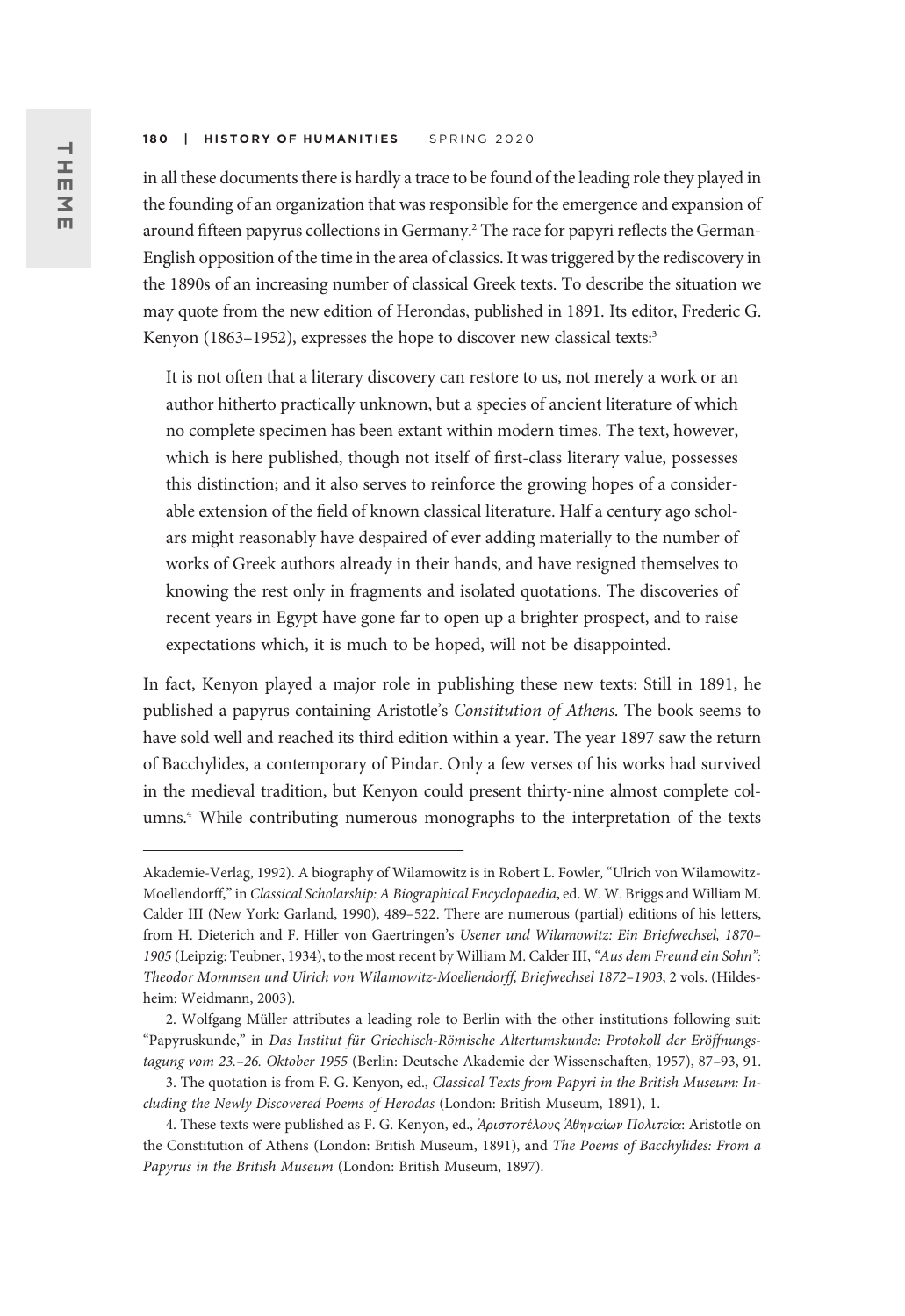published in London,<sup>5</sup> the German philologists did not want to stand back in the race for the primary material. Due to the political and academic situation at the time, their steps, however, were more secret and never officially announced to the public. When in 1996 Oliver Primavesi published his pioneering study "Zur Geschichte des Deutschen Papyruskartells," he started out by summarizing what was known about the Kartell so far:

It is regrettable not only in view of the history of science, but also in the practical papyrological sense that the history of the German Papyrus Cartel is largely unknown: Karl Preisendanz in his standard work on the history of papyrus collections situates the date of the founding of the cartel in 1906 and thus four years too late. ... Ulrich von Wilamowitz-Möllendorff, as we shall see, played a decisive role in the founding of the cartel and as a member of the Berlin Papyrus Commission, must have known the facts well. However, his "Erinnerungen 1848–1914" are of little help, on the contrary: one gains the impression that the Berlin Papyrus Commission was formed solely for the purpose of the publication of Papyri, but not for the purpose which their official designation indicated clearly enough: The *acquisition* of new literary papyri for Berlin. Nor does Wilamowitz mention the two most important administrative measures with which the Commission sought to promote the papyrus acquisitions of the Berlin Museum: In 1901, it launched the Prussian papyrus project with state funds. In 1902, it instigated the foundation of the Papyrus Cartel in order to put an end to the competition with other German parties that the Prussian papyrus project was facing on the Egyptian papyrus market.<sup>6</sup>

Thanks to Primavesi's research and subsequent studies the basic history of the socalled Deutsches Papyruskartell is now fairly clear: It was active from 1902 to 1914 and made more than 240 purchases of papyri, resulting in an estimated number of 50,000 fragments. However, several questions regarding scholarly forgetting arise from his statement. This case study aims at addressing three of them in particular: (1) Why

<sup>5.</sup> For the first text alone there was the edition G. Kaibel and U. von Wilamowitz-Moellendorff, eds., Aristotelis ΠΟΛΙΤΕΙΑ ΑΘΗΝΑΙΩΝ (Berlin: Weidmann, 1891), in addition to two monographs: G. Kaibel, Stil und Text der ΠΟΛΙΤΕΙΑ ΑΘΗΝΑΙΩΝ (Berlin: Weidmann, 1893) and U. von Wilamowitz-Moellendorff, Aristoteles und Athen, 2 vols (Berlin: Weidmann, 1893). Additional studies appeared in the meantime, including, for example, B. Keil, Die solonische Verfassung in Aristoteles Verfassungsgeschichte Athens (Berlin: R. Gaertner, 1892); and Diels went to London to check the original for them (see Kaibel, Stil und Text, iv).

<sup>6.</sup> Oliver Primavesi, "Zur Geschichte des Deutschen Papyruskartells," Zeitschrift für Papyrologie und Epigraphik 114 (1996): 173–87. Unless otherwise noted, all translations are my own.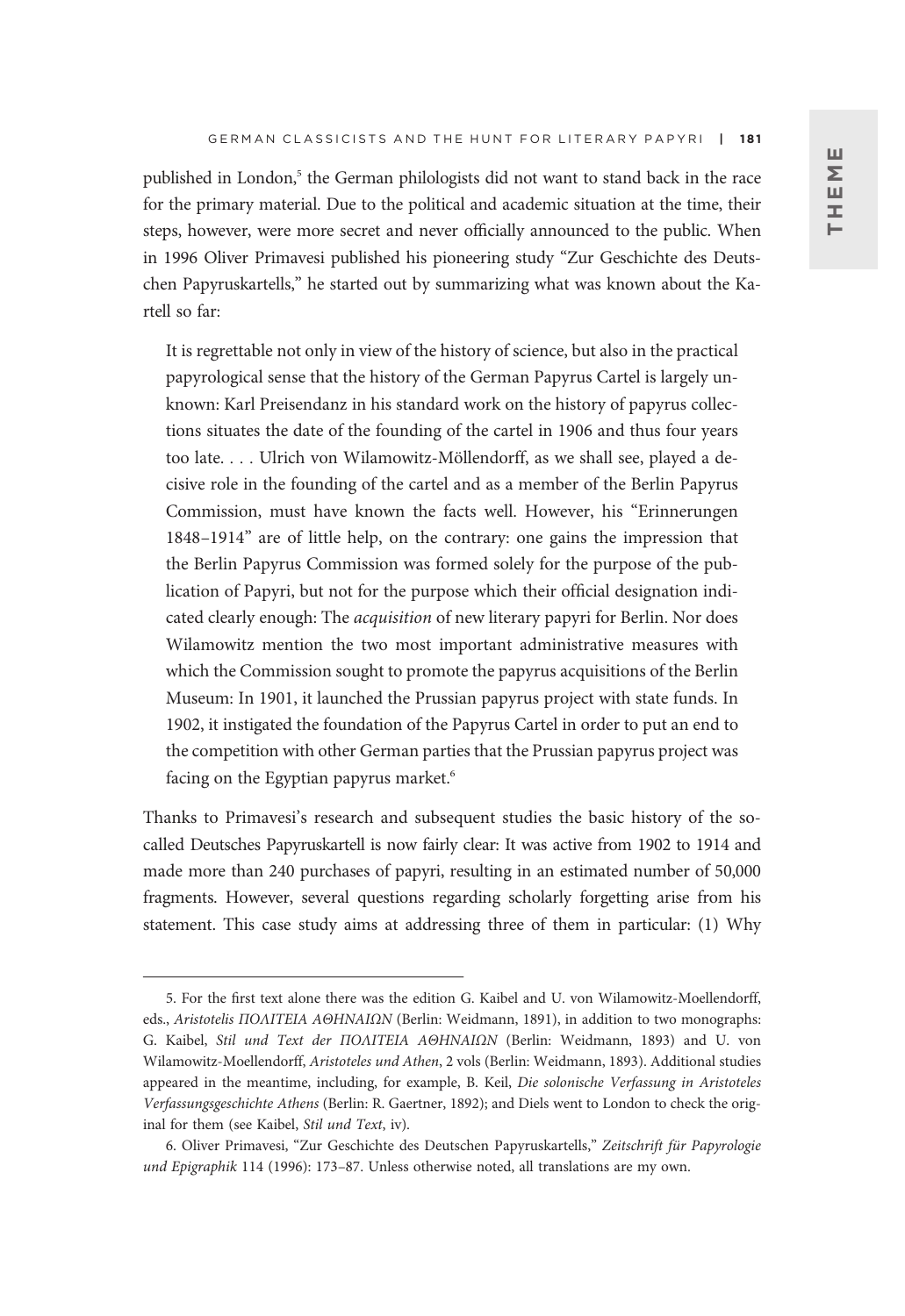are there virtually no traces of the cartel in the papers and memoirs of the people involved? (2) What is the scholarly significance of this forgotten knowledge? (3) Which factors enabled Primavesi to rediscover and reconstruct major parts of the picture? And, finally, what additional information has become available since Primavesi's study? In conjunction with this final question, I will also draw attention toward the end of this essay to the promise of cataloging and digitization for recovering forgotten knowledge and, thus, revealing instances of forgetting in the history of scholarship.

## WHY ARE THERE VIRTUALLY NO TRACES OF THIS ORGANIZATION IN THE PAPERS AND MEMOIRS OF THE PEOPLE INVOLVED?

It seems obvious to refer to the cartel's secret character in order to explain why the scholars involved avoided mentioning the project. However, this cannot entirely account for the silence. After all, the cartel was not an entirely secret organization. Some members, such as the papyrologist Ulrich Wilcken (1862–1944) in the preface to his edition of papyri from Würzburg and the Bremen collection openly mentioned the role of the cartel in the purchase of papyri.<sup>7</sup> Moreover, even outside the circle of its fifteen members, consisting of both public institutions and private individuals with their partners and sponsors, the existence of the cartel must have been widely known, if not officially advertised. This can be inferred from the articles of association (Satzungen) defining the purpose of the cartel to unite the efforts of every German institution and scholar interested in acquiring Greek papyri from Egypt.<sup>8</sup> Hiding the cartel from potential members would therefore have been counterproductive. Moreover, it would not explain why the cartel was conspicuously absent in the correspondence of Diels and Wilamowitz. For lack of direct statements, their reasons can only be inferred from the overall situation. First of all, both of them—unlike Wilcken—were not direct members of the cartel and thus had no immediate access to its files after it was disbanded. On the other hand, they were part of the commission that directed the project of acquiring papyri for the Berlin Museum, namely, the Preußisches Papyrusunternehmen (Prussian Papyrus Project). This undertaking was, at least in the beginning, intended to be secret, as we shall see. One of the instructions passed on to the German consulate in Cairo, intended to inform the deputy Egyptologist, Ludwig Borchardt (1863–1938)—mainly known for his role in bringing Nefertiti to Berlin—of the scope and intention of the Berlin project, reads as follows:

<sup>7.</sup> U. Wilcken, ed., Mitteilungen aus der Würzburger Papyrussammlung (Berlin: Verlag der Akademie der Wissenschaften, 1934), and Die Bremer Papyri (Berlin: Verlag der Akademie der Wissenschaften, 1936).

<sup>8.</sup> The articles are printed in Primavesi, "Zur Geschichte," 183-87; the statement is in § 2 on 184 and 185.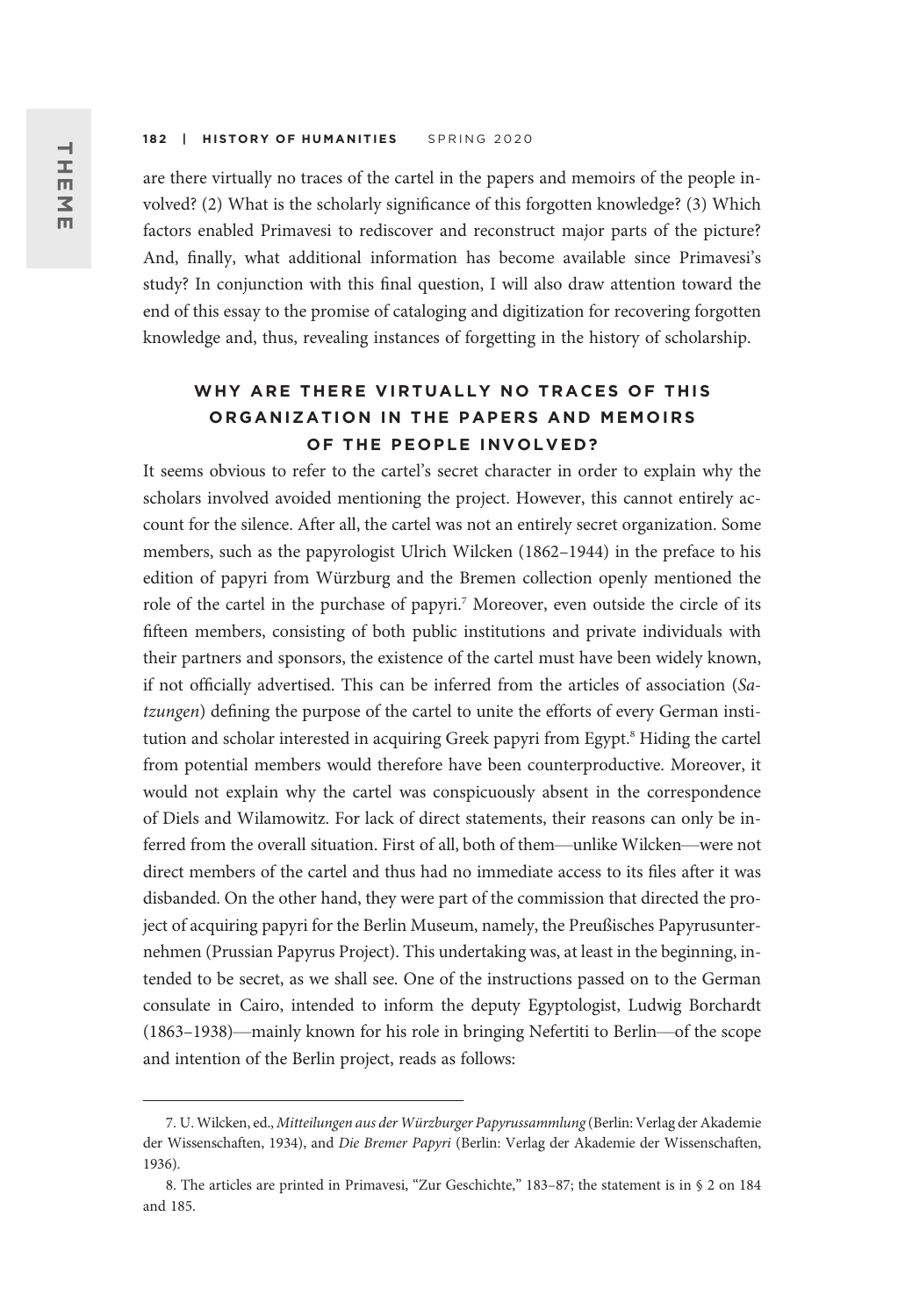For the systematic acquisition of works of Greek literature preserved on papyrus, the state budget for 1901 granted a sum of 30,000 marks as a first instalment. Due to the necessary secrecy of the planned enterprise, the sum is listed under the general label "For scientific investigations and acquisitions in Egypt." ... For the beginning of the enterprise, the General Administration of the Royal Museums, in accordance with the two principal representatives of classical philology of the local university, the Secret Government Councilors Dr. von Wilamowitz-Möllendorff, Dr. Diels, and the Director of the Egyptian Department of the Royal Museums, Professor Dr. Erman, intends to use the services of the scientific attaché at the German Consulate General in Cairo, Dr. Borchardt.<sup>9</sup>

The confidential enclosed letter to the German consul reads:

In regard to all measures concerning this important project Your Excellency will keep in mind that it can only be achieved through prudence and, in particular, through strict secrecy of the plan.<sup>10</sup>

From this project arose the committee at the Berlin Museum, whose members were the aforementioned experts Diels, Wilamowitz-Möllendorff, and Erman, and Richard Schöne (1840–1922), then director of the Royal Museum. The committee met at regular intervals and in the meantime, decisions were made by circulating documents to which the members added their statements in the margin. Minutes and external correspondence were taken care of by the secretary of the museum's Egyptian collection. This helps explain why there was no need for additional letters: most of the documentation related to the Prussian Papyrus Project was filed in the museum—where it was eventually lost in World War II. Furthermore, Berlin left the cartel in 1912 and in the following years adopted a rival policy toward the cartel, which was then led by the director of the Imperial library at Strasbourg. Thus the files of the cartel were, and still are, kept there. After the Great War, Diels and Wilamowitz—or any other German scholar—would not have access to these documents, and they had no reason to mention a competing organization and bring back bitter memories among their German colleagues. Apart from practical difficulties, some sort of self-censorship might have been at stake as well: in view of inflation and economic crisis the 1920s were arguably not the best time to boast the financial means and prestige of prewar German scholarship.<sup>11</sup>

<sup>9.</sup> Translation from a copy of the letter dated April 25, 1901, kept in R 138392, Politisches Archiv, Auswärtiges Amt, Berlin.

<sup>10.</sup> Translation from a copy of the letter dated April 30, 1901, kept in R 138392, Politisches Archiv, Auswärtiges Amt, Berlin.

<sup>11.</sup> In monographs and journals of the time, references to the exploding cost of printing abound. To mitigate the difficulties, the Notgemeinschaft der Deutschen Wissenschaft (Emergency Association of German Science) was founded on October 30, 1920, in order to facilitate raising and distributing funds.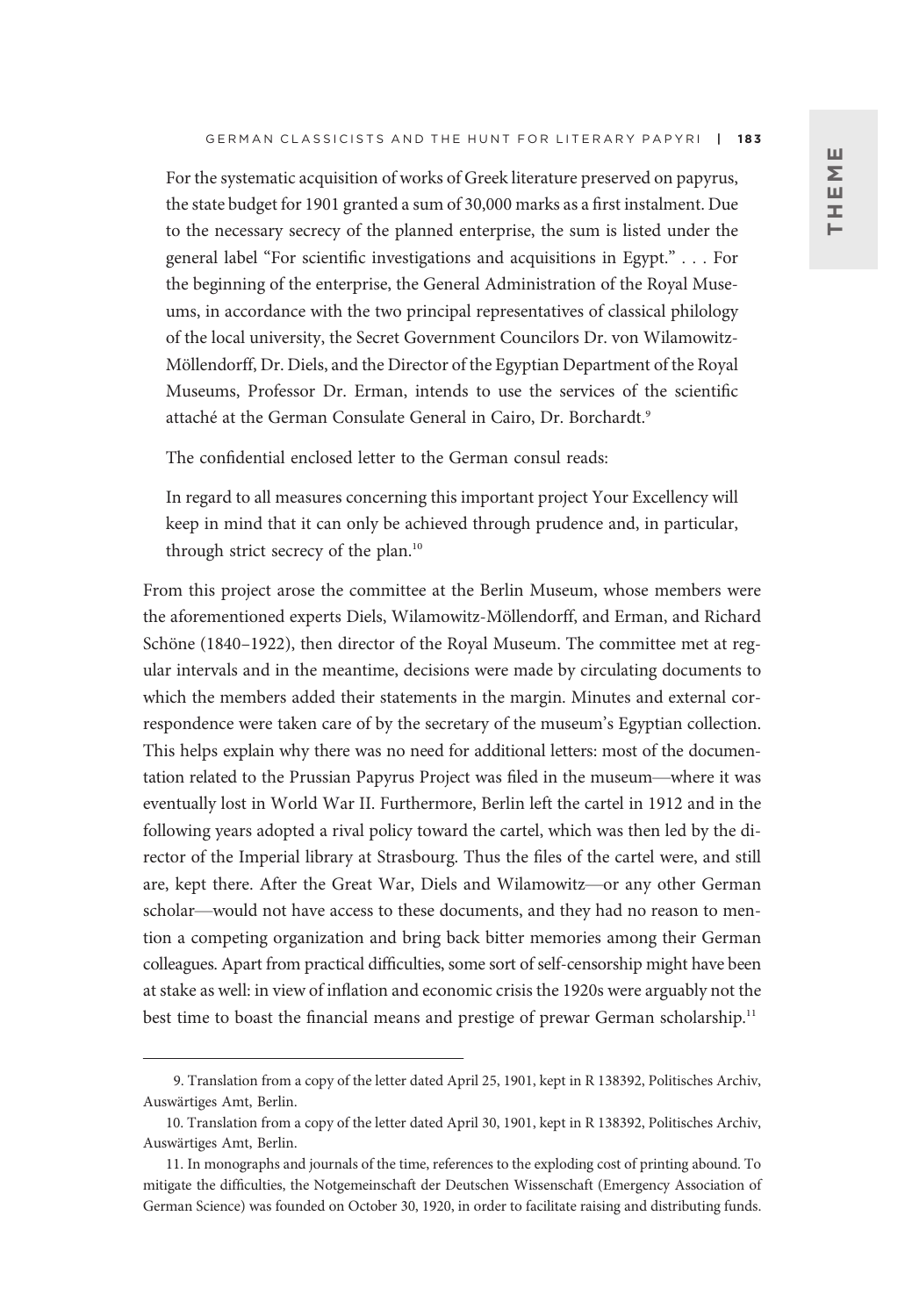If the cartel was not an entirely secret organization, how then can it be explained that Carl Preisendanz (1883–1968) got even the starting date wrong in his 1933 historiographical piece? After all, at the time of writing, the cartel had been disbanded for barely nineteen years, and many scholars involved were still alive.<sup>12</sup> It seems fair to assume that Preisendanz's source was a scholar who had joined later and was therefore not fully aware of the organization's early history. The obvious candidate would be somebody at the Heidelberg University library, over which Preisendanz would preside from 1935 onward. The library had joined the cartel in 1905 but did not acquire any papyri before 1912. However, from the papers of Karl Kalbfleisch's (1868–1946), who was then professor of classics at Gießen, it appears that Preisendanz, in writing his monograph, consulted Kalbfleisch as a source on the cartel's history.13 Kalbfleisch had joined the cartel in 1906, the year reported by Preisendanz.

### WHAT IS THE SCHOLARLY IMPORTANCE OF THIS FORGOTTEN KNOWLEDGE?

To what extent does the very brief history outlined above impact present-day research, apart from contributing to the historiography of papyrology? What, in other words, is the relevance of this forgotten knowledge? Most of the information regarding the purchase of papyri never made it into the edition. Although it would have been interesting to know more about the prices paid for papyrological artifacts at the time, this information is not of vital importance. It is, first and foremost, provenance-related information that can yield promising new insights. Since copies of literary texts very rarely bear internal clues about the place of their production, it becomes virtually impossible to reconstruct their history, if we lack external data. Therefore, the risk of forgetting on yet another level—is rather high in this case. Furthermore, complete information about provenance makes it easier to detect separated fragments and to link literary texts with the history of the site reconstructed from documents. It also enables research about the history of the book, about production and circulation of books and texts in different places and times, about the history of writing, and so forth. This was clear to the founders of the cartel, and strict orders were given to the agents in Egypt that the dealer provide complete information about the location of the find and record it meticulously. It goes without saying that this was not in the dealers' interest, given that a productive site might attract other excavators, not least the Prussian Papyrus Project, which was always looking for promising sites. Taking into account that dealers might

<sup>12.</sup> Karl Preisendanz, Papyrusfunde und Papyrusforschung (Leipzig: Karl W. Hiersemann, 1933), 210–11.

<sup>13.</sup> The letters from 1931 are kept in Nachlass Karl Kalbfleisch 8, Universitätsbibliothek Gießen.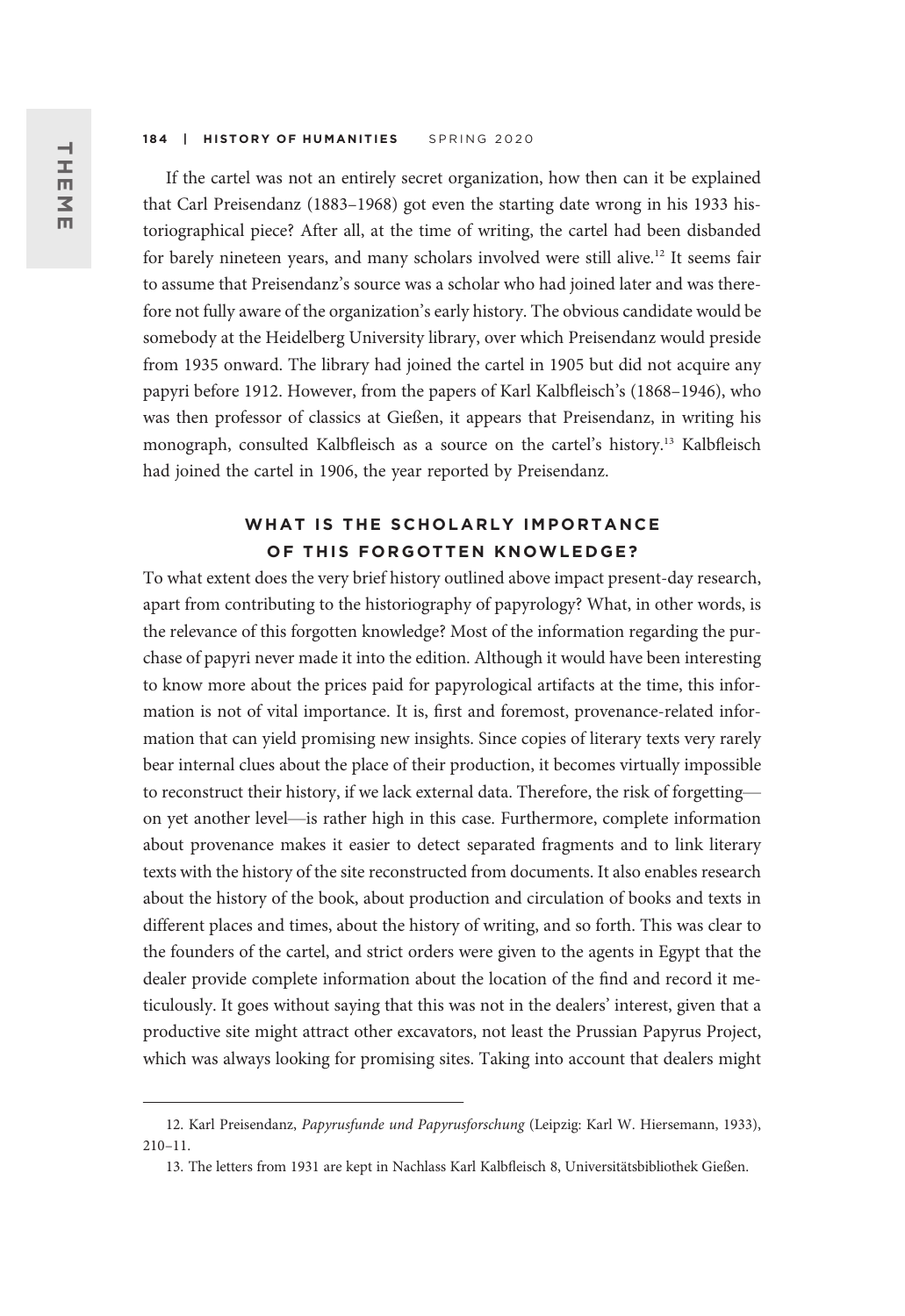have given imprecise or misleading indications, it is therefore important to investigate all objects that went through their hands. In turn, European buyers had no interest in revealing their preferred dealers and tried to keep potential competitors at a distance. Consequently, in those days publications tended to be selective in their information about the place of origin and as a rule did not mention the dealer from whom the papyrus was acquired. All this information can be inferred from the documentation stored by the cartel—as far as it is preserved. We should add that the history of the antiquities trade in Egypt has become the subject of investigation in its own right.<sup>14</sup>

The cartel was at the center of conflicting interests in classics. In German internal affairs, the competition between different nations to build their own collections of primary material translated to a conflict between centralizing and distributing the papyri thus acquired. The conflict had some echoes in the press, notably the Münchner Allgemeine Zeitung, but also in the exchange of notes verbales between the embassies of German states.15 This points to a peculiarity of the cartel material: while most published correspondence by classics scholars was exchanged between friendly or closeknit colleagues, the character of the cartel gave rise to various conflicts of interest and thus provides insight into academic politics from a different perspective.

### HOW DID PRIMAVESI MAKE HIS REDISCOVERY? AND WHAT MATERIALS HAVE BEEN DISCOVERED SINCE?

Primavesi's successful rediscovery and historiographical reconstruction should be seen against the background of an increased interest in the contextual aspects of ancient papyri and ancient artifacts in general. Part of the documentation consulted by Primavesi, in particular the diaries of the Prussian Papyrus Project, held in the Berlin Museum, had been generally available to historians for some time and had even been partially published. However, Primavesi began his research with work on a Strasbourg papyrus containing fragments of Empedocles, and it is precisely in Strasbourg where most of the cartel's official documents had ended up. Without going into the details of this archival history,<sup>16</sup> it is fair to say that reconstructing the outline of the entire organization and its major players was made possible only by combining the

<sup>14.</sup> See Fredrik Hagen and Kim Ryholt, The Antiquities Trade in Egypt 1880–1930: The H.O. Lange Papers ([Copenhagen]: Det Kongelige Danske Videnskabernes Selskab, 2016]).

<sup>15.</sup> For the press, see Holger Essler and Maria Hermes-Wladarsch, "Zur Erwerbung der Bremer Papyrussammlung und des Apollonios-Archivs," Archiv für Papyrusforschung und verwandte Gebiete 38 (2015): 433–34; the existence of a note verbale may be inferred from Primavesi, "Zur Geschichte," 181–82. Copies are kept in Berlin, Auswärtiges Amt, Politisches Archiv, R90137110.

<sup>16.</sup> See Primavesi, "Zur Geschichte," 173–80.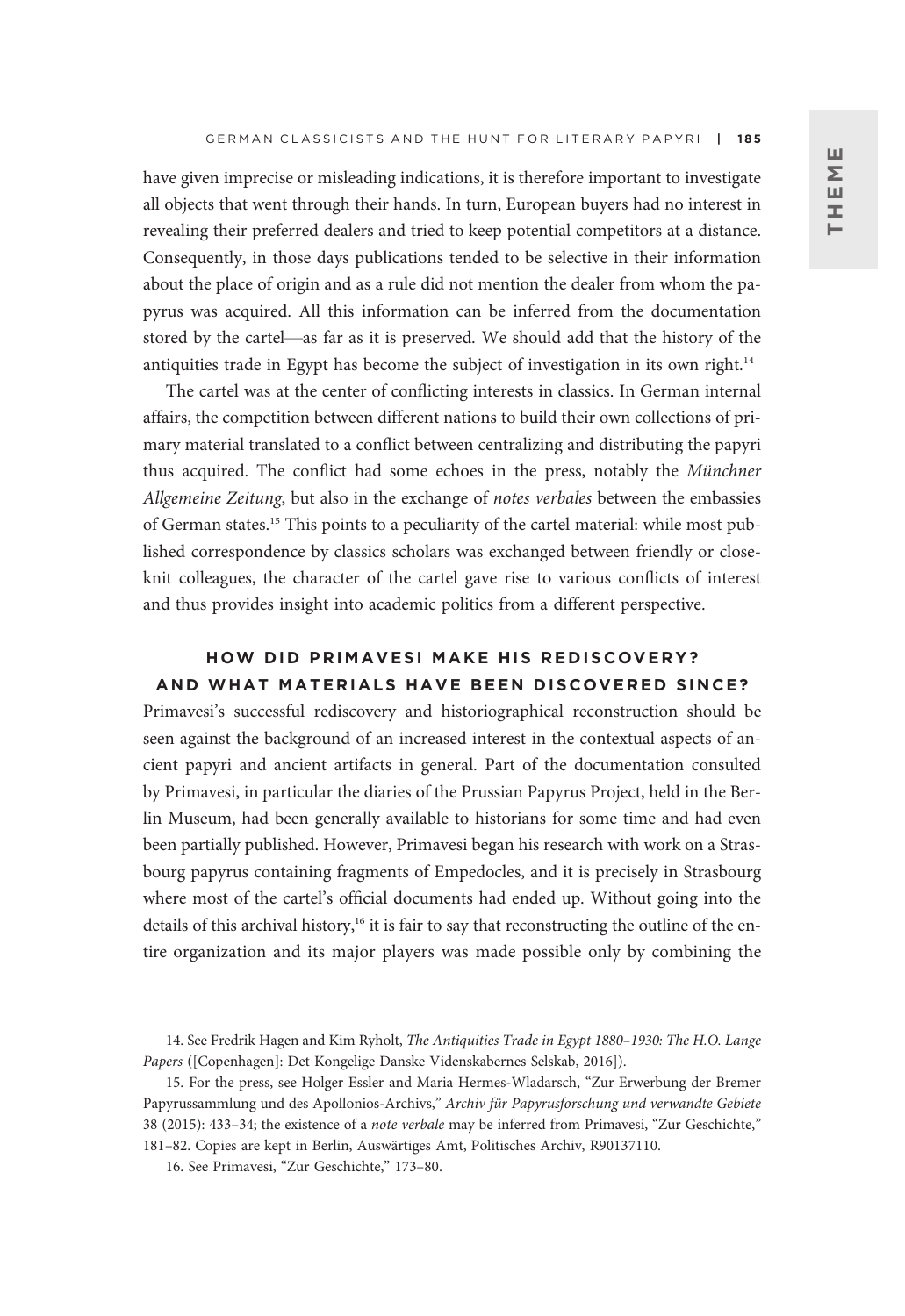documentation preserved in both archives. The Strasbourg material was of vital significance, given that the bulk of the Berlin documents—including all minutes and correspondence concerning the Prussian Papyrus Project—were stored in a central archive and lost during World War II.

Primavesi's 1996 publication did not aim to produce an exhaustive, detailed history of the organization. Given the loss of material, it would hardly have been possible at the time. It might come as a surprise that we should find ourselves in a much better position hardly twenty years later, mainly due to cataloging and digitization initiatives. Much more archival material is available online, and databases help to trace files, papers, and even single letters by chief actors involved. So, for instance, Wilhelm Schubart (1873–1960), who edited many literary papyri, including Sappho, Timotheus, Didymus and Euripides, acted as the cartel's general manager for most of its existence. As director of the Berlin papyrus collection, he was a key figure in the edition of new texts as well as in the acquisition of papyri all over Central Europe. Since all his papers burned in the 1943 bombing of his house in Berlin-Lichterfelde, his far-ranging activity is largely unknown. However, I was able to trace and collect about 250 of his letters written in this period, which will certainly allow me to reconstruct these crucial decades of his career.

Another source more readily accessible thanks to digitization is the newspapers of the time, which reveal that, when it came to the creation of historical collections, there was a lively public discussion in contemporary German politics, especially between federalists and unitarians. Whereas the federalists favored a wide distribution of the material creating many small collections at different universities and institutions in order to advertise the material and engage as many people as possible, the unitarians preferred to concentrate the collections in a limited number of places that had the scientific potential and financial means to become important centers of research. It comes as no surprise that the Berlin Committee adopted the unitarian view. The Munich Allgemeine Zeitung, which is now completely digitized by the Bayerische Staatsbibliothek, covered the entire discussion and also enables us to assess the different attitudes of the competitors as well as the power of lobbyism.

Finally—and not directly related to digitization—new archival material has come to the surface. First, and most importantly, the files of Ludwig Borchardt, mentioned above, were discovered in Cairo in 2007 and 2009.17 Since he was the only permanent German scientific representative in Cairo, he did most of the administration and

<sup>17.</sup> On the archive material, see Susanne Voss, Die Geschichte der Abteilung Kairo des DAI im Spannungsfeld deutscher politischer Interessen, vol. 1, 1881–1929 (Rahden: Marie Leidorf, 2013), 4. The discovery and cataloging are described in Thomas Gertzen, "Die Digitalisierung der Altakten & 'Fragen an das Institut'—ausgesuchte wissenschaftliche Korrespondenzen aus den Archiven des DAI Kairo," Göttinger Miszellen 235 (2012): 5–12, esp. 6–7.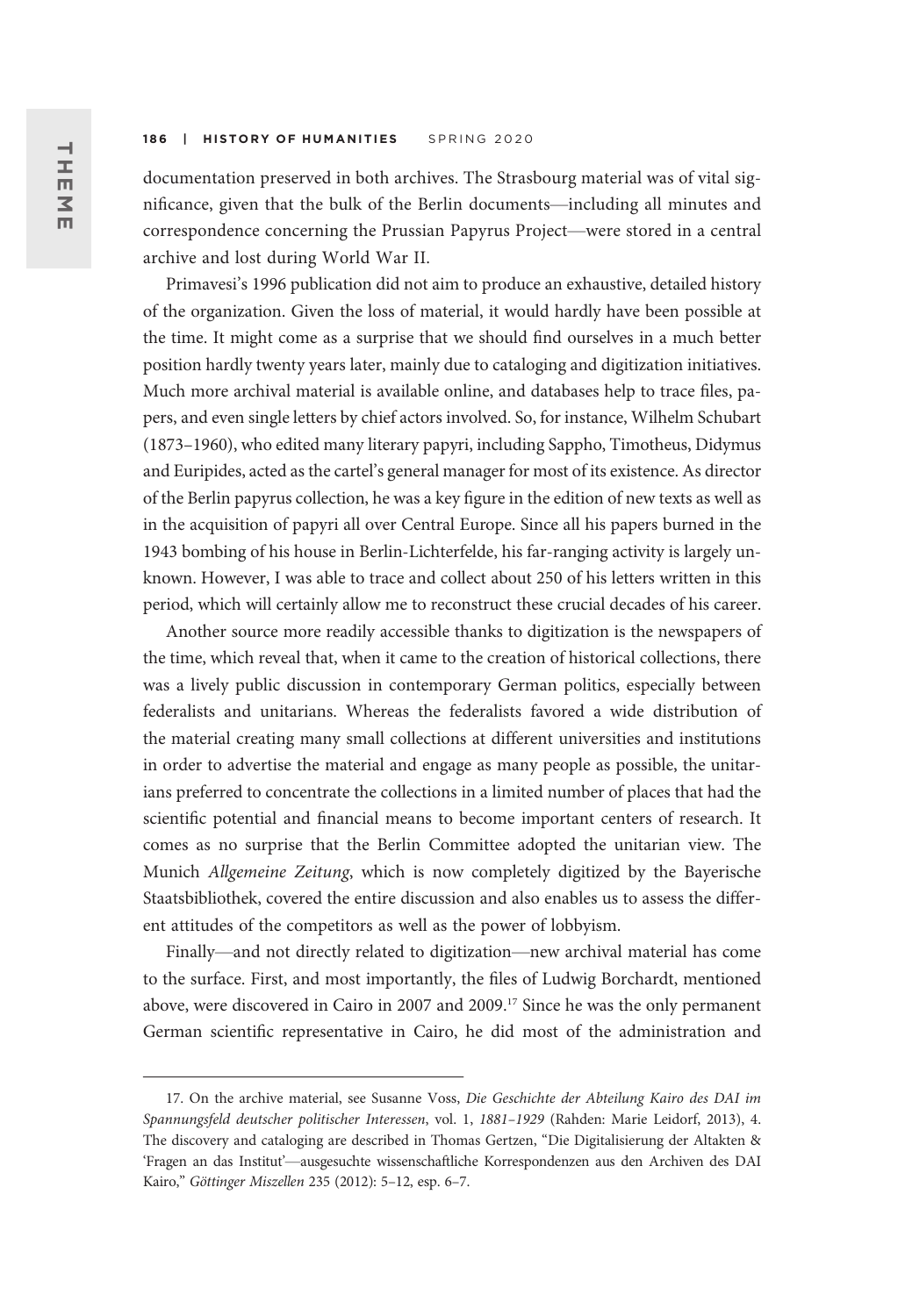accounting in Egypt. Thus, his papers and notes are even richer than what we would have had in Berlin, because he was dealing with virtually every German collector of his time and would be contacted by any colleague traveling to Egypt. His papers allow us to reconstruct the acquisitions made by Berlin and by other German collectors, acquisitions that led Berlin to found the cartel in order to avoid future competition.

Second, in the last decade, the private letters of the cartel's envoys to Egypt became available. For the first decade of the cartel, the Prussian Papyrus Project could afford to have a permanent representative in Cairo to purchase and dig for papyri. This position was held by Otto Rubensohn (1867–1964) from 1902 to 1907 and then by Friedrich Zucker (1881–1973) until March 1910. Both were at an early stage of their career and sent weekly letters to their families. With regard to such family documents, the crucial moment tends to arrive when the last person who knew the writer—usually a grandchild—is dying. In this case, the family decided to present the papers to public institutions and make them available for study. Not surprisingly, such private letters suggest a different picture of the whole enterprise than the official reports by revealing motivations, hypotheses, and details that would never come up in other sources. However, from a more narrowly scholarly perspective, such letters could also contain philological discussions and textual conjectures that might well anticipate or improve more recent results. Even when they do not provide new insights, they are equally important in determining the gaps and drawbacks of the writer's research.

In my opinion, these last points can be generalized and thus provide a rather promising outlook on future research about the history of knowledge of this period. Of course, not every letter believed to be lost will turn up, but if it does, it will most likely be in these years, as the third generation inherits the material they have no direct relationship to. Most of these writings will be out of copyright and immediately publishable. In addition to this, massive digitization initiatives generate new powerful tools for mass transcription and cross-referencing, thus enabling scholars to exploit these sources in manifold ways, both for the research and for the history of the discipline.

### WORKS CITED

### ARCHIVAL SOURCES

R 138392, R/901/37110, Politisches Archiv, Auswärtiges Amt, Berlin. Nachlass Karl Kalbfleisch 8, Universitätsbibliothek Gießen.

### PRINT SOURCES

Braun, Maximilian, William M. Calder III, and Dietrich Ehlers, eds. 1995a. "Lieber Prinz": Der Briefwechsel zwischen Hermann Diels und Ulrich von Wilamowitz-Moellendorff (1869–1921). Hildesheim: Weidmann.